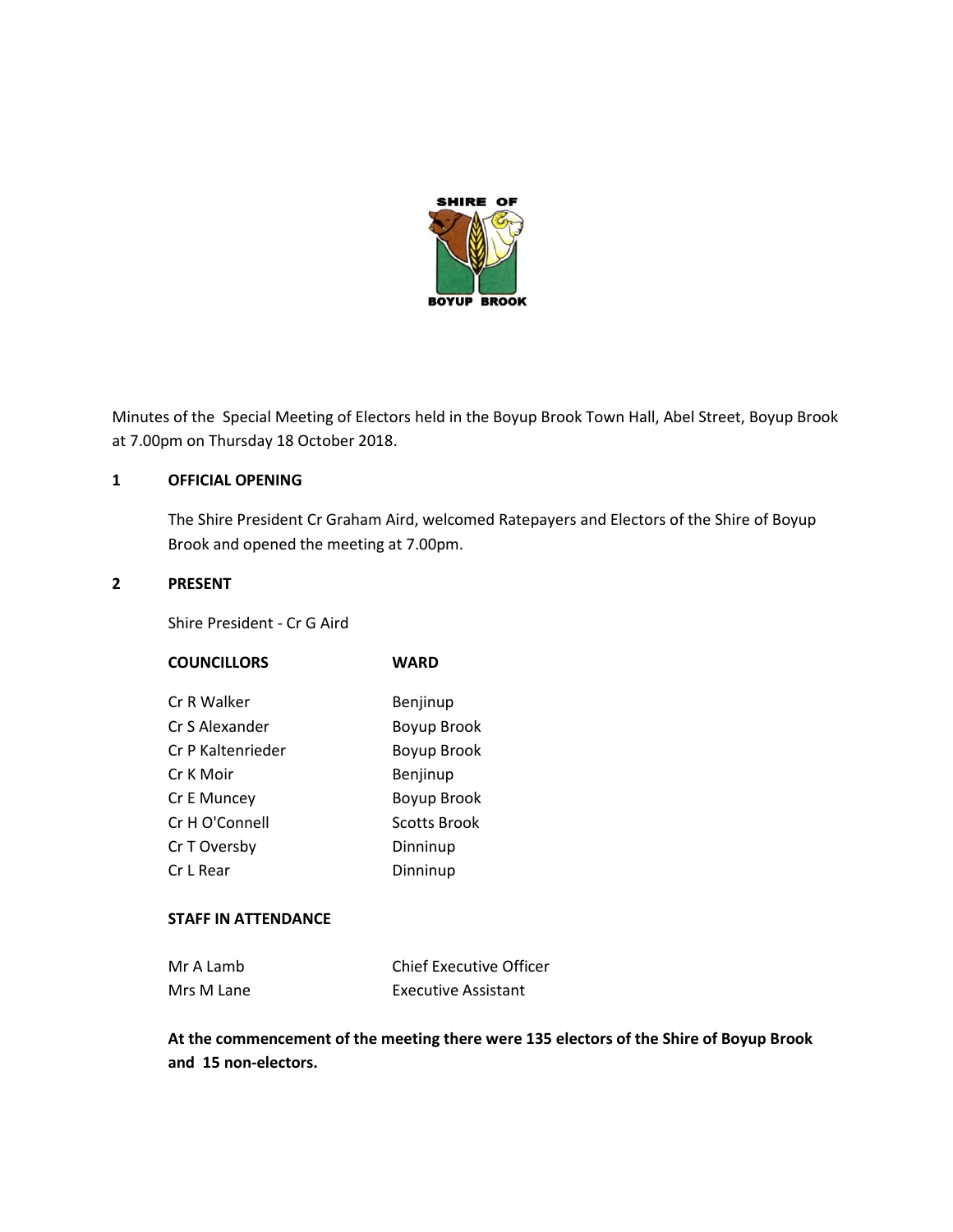# **3 BUSINESS**

# **3.1 NOTICE OF SPECIAL MEETING OF ELECTORS**

The following notice was advertised in the West Australian newspaper on Wednesday 3 October 2018 and the Manjimup Bridgetown Times on Wednesday 3 October 2018 in addition to being displayed on the public notice board at the Shire of Boyup Brook and on the shire website.

The notice read:

Notice is hereby given that a SPECIAL MEETING OF ELECTORS will be held in the Boyup Brook Town Hall, Abel Street Boyup Brook on Thursday, 18th October 2018 commencing at 7.00pm.

This meeting has been called in accordance with the provisions of Section 5.28 of the Local Government Act 1995.

The purpose of the meeting is to address residents/electors concerns about deterioration of core Boyup Brook infrastructure, and specifically:

- Expenditure on road maintenance.
- Boyup Brook Recreation Ground.
- Boyup Brook Swimming Pool opening times and operating cost.
- Employee salaries and wages annual increases in costs.
- The Multi-Function Community Hub proposed in the 2018/19 budget.

# **Alan Lamb**

# **Chief Executive Officer**

### **4 PUBLIC QUESTIONS**

### **4.1 Mr Tony Doust, Boyup Brook on behalf of the ratepayers who signed the petition**

Explain why the expenditure on road maintenance grading decreased from \$530,340 in the 2014/15 adopted budget to \$275,646 in 2015/16 Budget, decreased further in the next two budgets and is now \$279,605 in the 2018/19 adopted budget. It is very apparent from the condition of our gravel roads that the impact is significant and our roads are deteriorating at an alarming rate.

### **Response**

*In 2014/15 Council moved to place more emphases on winter grading, which includes bringing in material, reforming and compacting roads, than on summer grades. So whilst the 2014/15 budget provided for \$530,340 for maintenance grading (Account 122107), actual costs in that year were split between winter grading and summer grading. Summer grading cost \$155,833 and winter grading \$251,290 in that year.*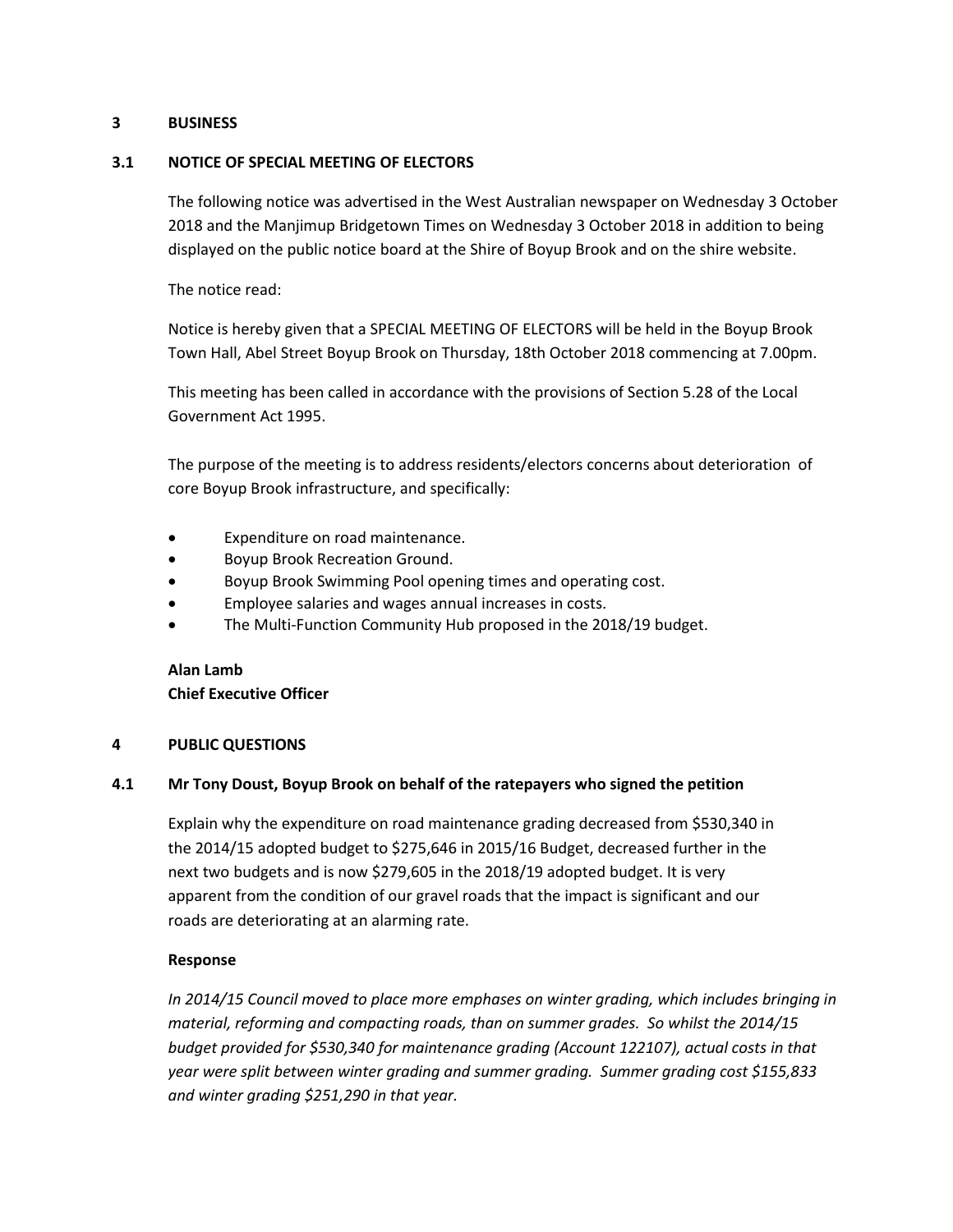*In 2015/16, Council budgeted \$333,705 for winter grading and \$275,646 for summer grading. The 2018/19 budget provides for expenditure of \$286,000 on winter grading and \$279,605 for summer grading. A total of \$565,605 or an increase over 2014/15 of some 7%.*

*The following schedule shows budgeted and actual expenditure:*

| <b>Description</b> |               | 2014/15 |               | 2015/16 |               | 2016/17 |               | 2017/18 | 2018/19       |
|--------------------|---------------|---------|---------------|---------|---------------|---------|---------------|---------|---------------|
|                    | <b>Budget</b> | Actual  | <b>Budget</b> | Actual  | <b>Budget</b> | Actual  | <b>Budget</b> | Actual  | <b>Budget</b> |
| Municipal          | 165,395       | 144,204 | 38,850        | 43,069  | 104,875       | 83,796  | 110,000       | 102,586 | 113,300       |
| funded             |               |         |               |         |               |         |               |         |               |
| gravel             |               |         |               |         |               |         |               |         |               |
| sheeting           |               |         |               |         |               |         |               |         |               |
| Municipal          | $\mathbf 0$   | 251,290 | 333,705       | 318,844 | 333,705       | 261,498 | 300,000       | 323,144 | 286,000       |
| funded             |               |         |               |         |               |         |               |         |               |
| winter             |               |         |               |         |               |         |               |         |               |
| grading            |               |         |               |         |               |         |               |         |               |
| Municipal          | 530,340       | 155,833 | 275,646       | 166,004 | 160,495       | 189,329 | 245,340       | 212,683 | 279,605       |
| funded             |               |         |               |         |               |         |               |         |               |
| grading            |               |         |               |         |               |         |               |         |               |
| Total              | 695,735       | 551,327 | 648,201       | 527,917 | 599,075       | 534,623 | 655,340       | 638,413 | 678,905       |

### **MOTION 1 - Mr S Jackson, Boyup Brook**

### **MOVED: Mr S Jackson SECONDED: Mr T** Doust

- **1. That this meeting recommends to the Council that Policy W.05 "Grading" originally adopted in June 2004 and included in the current Policy Manual (updated on the 17th November 2017) and published on the Shire Web Site, be fully complied with and implemented to ensure the Shire road system is maintained at an acceptable standard.**
- **2. Any variation to the implementation of the works as outlined in the policy by the Chief Executive Officer or other delegated officers be only with specific approval of the Council made at a formal Council Meeting.**

### **CARRIED**

# **4.2 Mr Tony Doust, Boyup Brook on behalf of the ratepayers who signed the petition**

Provide reasons as to why the Council will not accept it responsibility and meet the full cost to maintain the Boyup Brook Recreation Ground surface at a standard that has been provided in the past and initiate immediate action to improve the facility to an acceptable standard. A review of the expenditure on this facility reveals very little has occurred during the past 10 years other than watering, mowing & fertilizing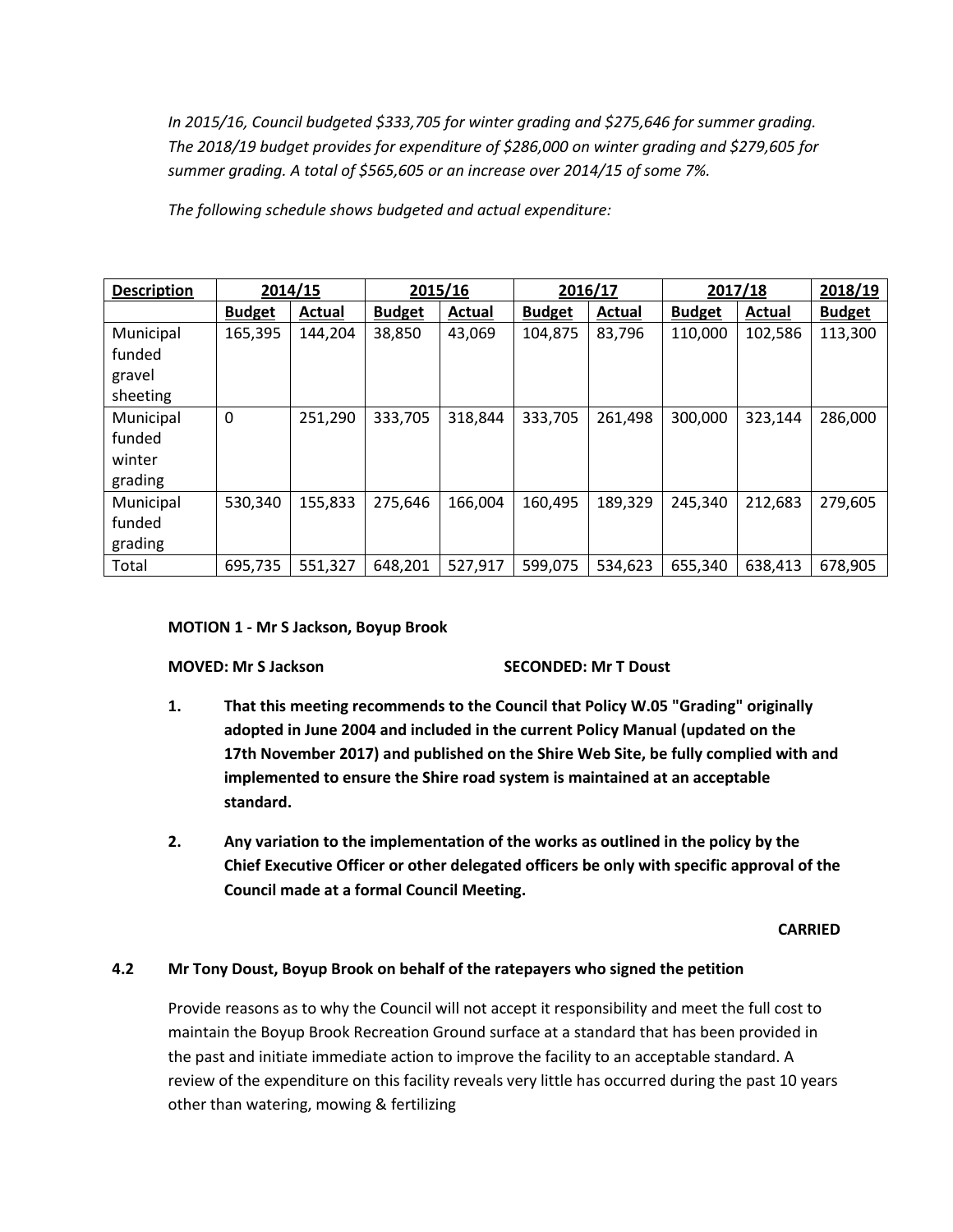### **Response**

*Council has continued to maintain recreation facilities, including all grassed areas, and make improvements when and where possible and meets the full cost. It is understood that the main thrust of this question relates to the football/cricket oval and so the response is made with this understanding.*

*In 2008/9, Council took the opportunity of Federal Grant funding to upgrade the oval reticulation system (\$35,837.56). Similarly, in 2009/10 \$25,199.74 was spent making improvements to drainage around the oval. Our ledgers show that in the order of \$30,000 has been spent on the oval annually from 2012/13 to 2016/17. In 2016/17 expenditure increased to just under \$40,000 and in 17/18 it dropped to \$15,000. This reduction in costs resulted from operational matters (for example annual verti mowing not carried out, accounts for \$8,000 of the variance*  incidentally this in an operation not mentioned in the question) and expenditure in 2018/19 is *expected to be higher as a consequence.*

*There has been no Council directive to reduce costs of oval maintenance and staff continue to take pride in maintaining this, and all other, community use facility. Shire staff are continuing to*  look to making improvements as and where possible. To this end, a consultant has inspected the *oval, with a view to making recommendations. I expect that once received we will receive Shire officer recommendations for consideration in future budgets.*

*Council has been working with sporting groups on the formation of a local association. This association has been formed as an incorporated body and we hope to see its considered priorities for future works come forward through due process.*

### **MOTION 2 - Mr T Doust, Boyup Brook**

#### **MOVED: Mr T Doust SECONDED: Mr P Harvey**

**1. That this meeting recommends to the Council that it accepts full responsibility for the upgrading and maintenance of the Boyup Brook Recreation Ground (oval) playing surface and undertakes the work required to improve the facility with funding from reserves or by raising a loan.**

**CARRIED**

### **4.3 Mr Tony Doust, Boyup Brook on behalf of the ratepayers who signed the petition**

Explain why there was not any public advertising inviting community comment on the proposed changes to the opening hours/extension of the swimming season for the use of the Boyup Brook Swimming Pool, including advising the general public of the anticipated additional annual operating costs for this facility that have risen from \$212,204 in the 2015/16 Budget to a projection of\$301,900 in the 2018/19 adopted budget.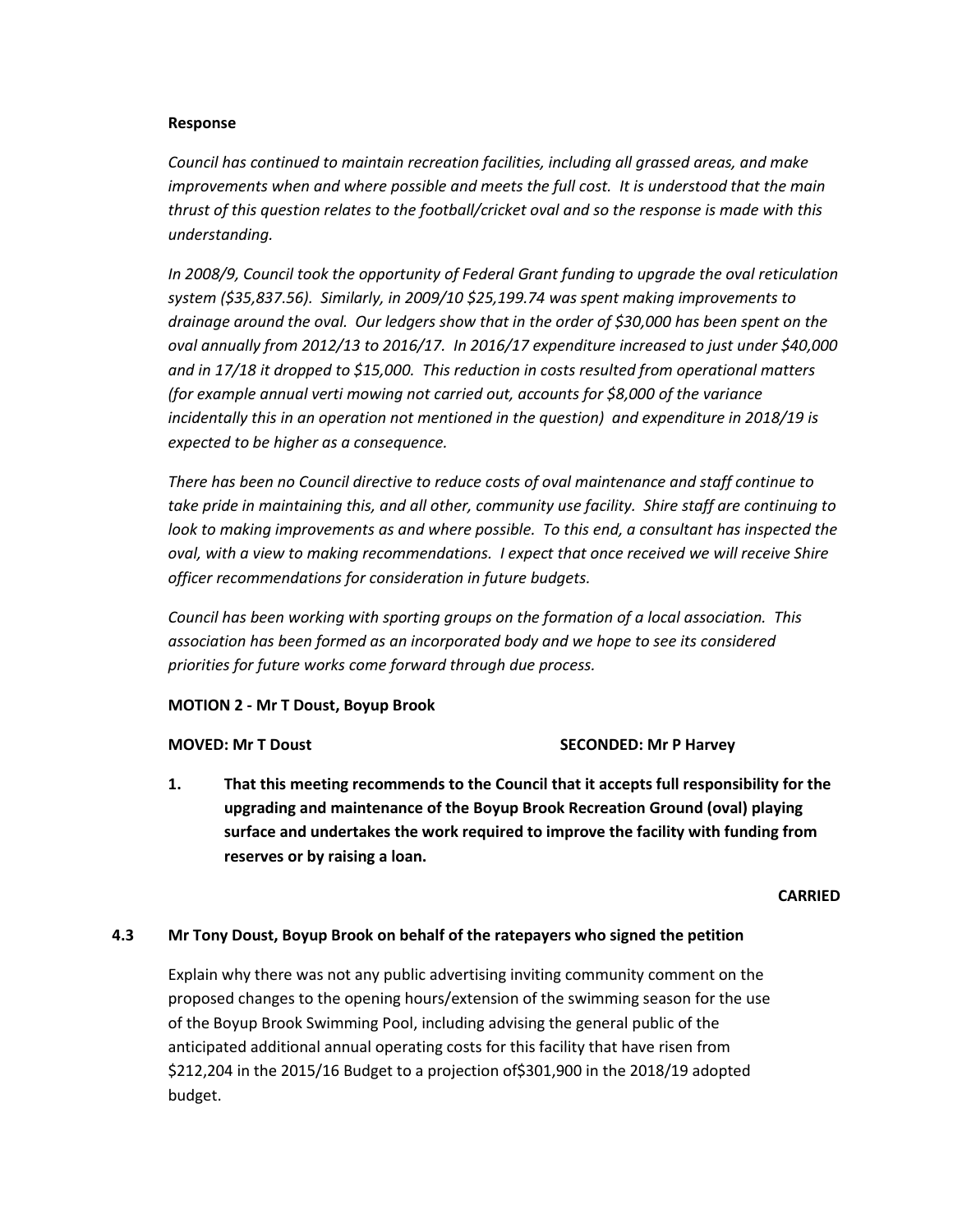### **Response**

Part of the agreement in relation to the community contribution (Swimming Club) toward pool heating was that Council would seek to extend the pool season. Various bodies who use the pool on a regular basis (schools, Swimming Club, and the like) were contacted for input into the pool opening times. Officers reported on the results of this consultation, a draft schedule of opening hours and estimated employee costs. The extended hours were referred to the budget process and then set as part of that process.

Budget estimates of pool operating costs from 2014/15 to 2018/19 were as follows:

| 2014/15 2015/16       | 2016/17   | 2017/18   | 2018/19   |
|-----------------------|-----------|-----------|-----------|
| $$265,215$ $$212,204$ | \$235,471 | \$270,695 | \$301,900 |

### **MOTION 3 - Mr T Doust, Boyup Brook**

#### **MOVED: Mr T Doust SECONDED: Mr S Jackson**

**This meeting recommends to Council that there be no further changes to the opening hours and period of opening (length of season) of the Boyup Brook Swimming Pool (as implemented in the current financial year) without prior consultation with the community through public advertising, including projected costs involved, and inviting feedback on the proposal.**

#### **CARRIED**

# **4.4 Mr Tony Doust, Boyup Brook on behalf of the ratepayers who signed the petition**

Provide a detailed explanation of the reasons for the substantial increase (adopted budgets) for employee salaries & wages, \$610,030 (26 %), during the period pt July 2014 to 30th June 2018 and any new positions created during this time. The estimated cost in the 2014/15 year was \$2,328,525 and this increased to \$2,938,555 in 2017/18 adopted budget. The cost of the current year for some reason has been omitted from the schedules provided to Tony Doust prior to the adoption of the current budget. The increase in this cost is well above the general wage increases and inflation during this period.

### **Response**

*A fully funded position was created, in April 2016, as part of the bushfire risk planning initiative. The salaries and wages component of costs for this accounted for \$243,000 of the noted increase.* 

*Two administration positions were created during the period. One at the depot commenced December 2015 as a part time position. Hours were increased over time and now it is a full time position. This allowed a member of the works team to spend more hours on works and, at times, covered for Technical Officer position (created in March 2013) which was not filled at all times*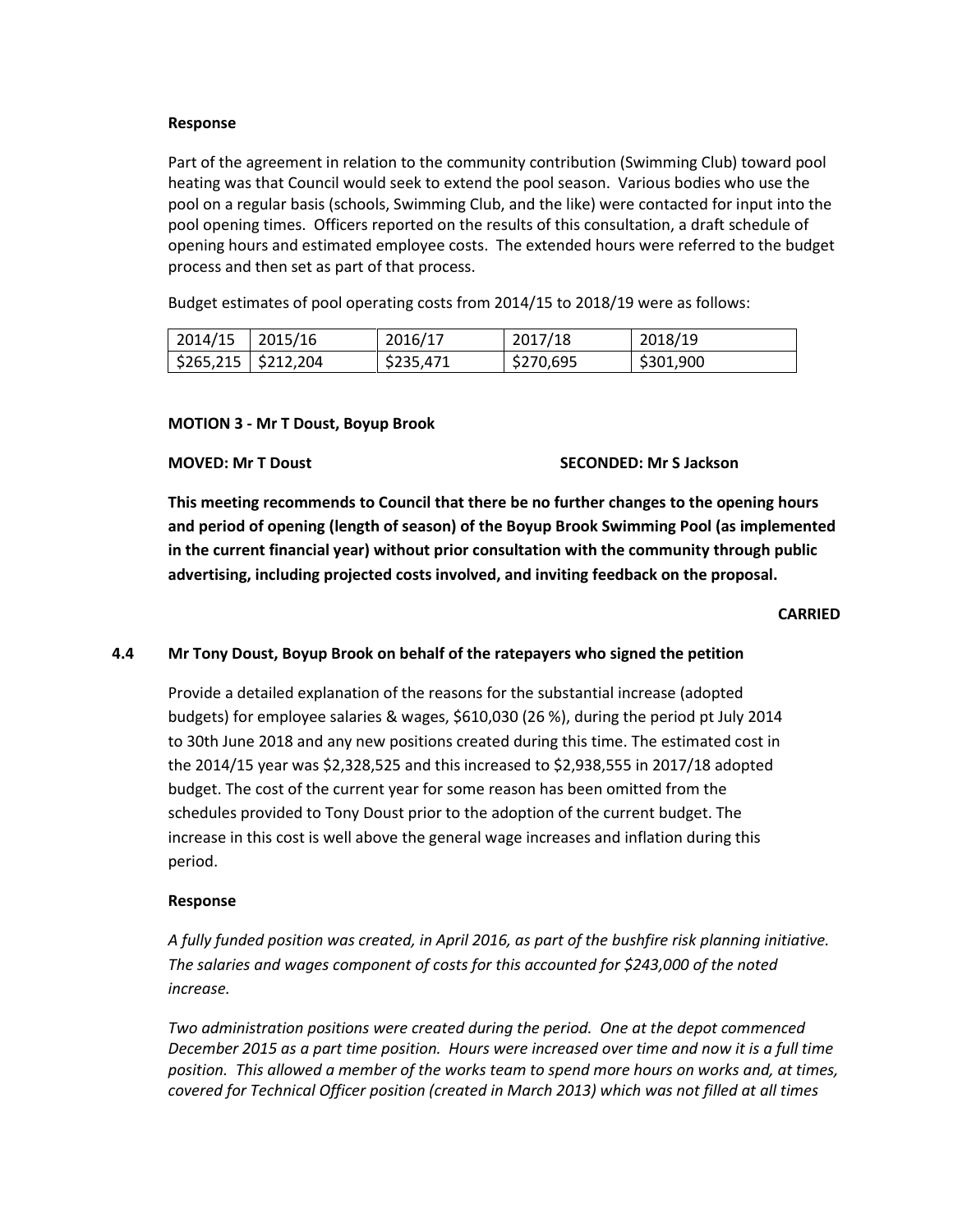*during the period. The other administration position commenced March 2017 as a 0.4 FTE, in 2017/18 this was increased to an 0.8 FTE. Together these account for \$154,000 of the increase.*

*Adjusting the highlighted increase of \$610,030 for the State Government funded position, the unexplained increase is \$367,030 or 15.76%. This equates to an increase of 3.94% per year. Further, adjusting the \$367,030 for the explained administration staff positions (\$154,000), the remainder is \$213,030 or 9.14% (equates to 2.29% per year).*

*Medical centre salaries and wages accounted for just under \$120,000 of the increase. In part, this results from the practice of most Doctors income being based on a percentage of fees, plus the need to retain GPs in town. In the same period, income increased by more than \$180,000.* 

#### **MOTION 4 - Mr T Doust, Boyup Brook**

#### **MOVED: Mr T Doust SECONDED: Mr T Ginnane**

**This meeting informs the Council that we are concerned about the significant increase in Employees' Salaries/Wages/Costs during the past (4) years, which are well above general employment increases during this period and recommends that an independent review of the Shire operation be undertaken to ensure that the outcomes and services required from the positions created are being achieved at an acceptable cost.**

**CARRIED**

#### **4.5 Mr Tony Doust, Boyup Brook on behalf of the ratepayers who signed the petition**

The 2018/19 adopted Budget includes provision for capital expenditure to provide a "Multi- function Community Hub". We request that information and explanations be provided on why this facility is needed, the organizations that will use the building, what level of public consultation was taken prior to making the decision to proceed, the level of Shire funding (not grants) required for the capital cost and the projected ongoing annual shire costs for the operation of the facility when completed.

#### **Response**

*Council has been working with the Craft Group for some time on an opportunity to rehouse it to free up the two residential sized lots, its aging building sits on, for other community needs (affordable housing is one option having been identified as being highly sought after in the region). More recently it has become apparent that there are other groups who also will need to be rehoused, and that grant funding is available for collocation facilities.* 

*It was originally planned, some years ago now, that the Craft Group would be relocated to the flax mill area. But a year ago, or so, it was seen that this was not the best location and that funding for a single user facility may not be available. In drafting the current budget, provision was made for a multi use community group facility (Multi Function Community Hub). This involved an investment of \$175,000 of Shire Reserve funds, plus a loan of \$175,000 and a community contribution of \$175,000 (envisaged to be by way of a self supporting loan), and grant funding of \$525,000.*